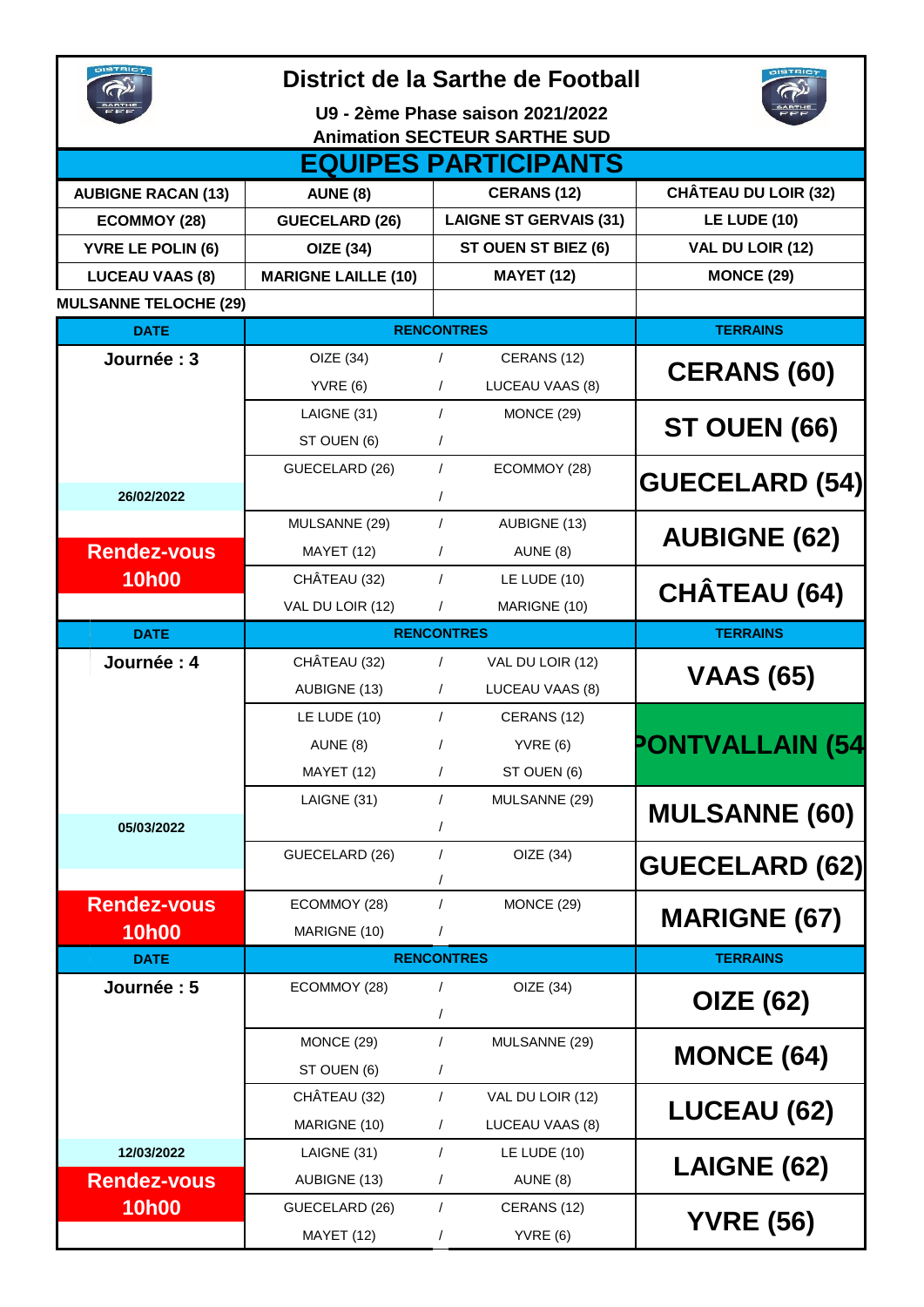|                              | District de la Sarthe de Football   |                                          |                             |  |  |  |  |  |  |
|------------------------------|-------------------------------------|------------------------------------------|-----------------------------|--|--|--|--|--|--|
|                              | U9 - 2ème Phase saison 2021/2022    |                                          |                             |  |  |  |  |  |  |
|                              | <b>Animation SECTEUR SARTHE SUD</b> |                                          |                             |  |  |  |  |  |  |
| <b>AUBIGNE RACAN (13)</b>    | <b>AUNE (8)</b>                     | <b>CERANS (12)</b>                       | <b>CHÂTEAU DU LOIR (32)</b> |  |  |  |  |  |  |
| <b>ECOMMOY (28)</b>          | <b>GUECELARD (26)</b>               | <b>LAIGNE ST GERVAIS (31)</b>            | <b>LE LUDE (10)</b>         |  |  |  |  |  |  |
| <b>YVRE LE POLIN (6)</b>     | <b>OIZE (34)</b>                    | ST OUEN ST BIEZ (6)                      | VAL DU LOIR (12)            |  |  |  |  |  |  |
| <b>LUCEAU VAAS (8)</b>       | <b>MARIGNE LAILLE (10)</b>          | <b>MAYET (12)</b>                        | <b>MONCE (29)</b>           |  |  |  |  |  |  |
| <b>MULSANNE TELOCHE (29)</b> |                                     |                                          |                             |  |  |  |  |  |  |
| <b>DATE</b>                  | <b>RENCONTRES</b>                   | <b>TERRAINS</b>                          |                             |  |  |  |  |  |  |
| Journée : 6                  | GUECELARD (26)                      | OIZE (34)<br>$\sqrt{ }$                  | <b>OIZE (60)</b>            |  |  |  |  |  |  |
|                              | LAIGNE (31)                         | $\prime$<br>MULSANNE (29)                |                             |  |  |  |  |  |  |
| 19/03/2022                   | ST OUEN (6)                         | $\sqrt{2}$                               | <b>ST OUEN (66)</b>         |  |  |  |  |  |  |
|                              | ECOMMOY (28)                        | VAL DU LOIR (12)<br>$\prime$             |                             |  |  |  |  |  |  |
|                              | <b>MAYET (12)</b>                   | MARIGNE (10)<br>$\prime$                 | <b>ECOMMOY (62)</b>         |  |  |  |  |  |  |
|                              | MONCE (29)                          | $\sqrt{2}$<br>CERANS (12)                |                             |  |  |  |  |  |  |
| <b>Rendez-vous</b>           | YVRE(6)                             | AUNE (8)<br>$\prime$                     | <b>CERANS (55)</b>          |  |  |  |  |  |  |
| <b>10h00</b>                 | CHÂTEAU (32)                        | LE LUDE (10)<br>$\prime$                 | <b>LE LUDE (63)</b>         |  |  |  |  |  |  |
|                              | AUBIGNE (13)                        | LUCEAU VAAS (8)<br>$\sqrt{2}$            |                             |  |  |  |  |  |  |
| <b>DATE</b>                  | <b>RENCONTRES</b>                   | <b>TERRAINS</b>                          |                             |  |  |  |  |  |  |
| Journée: 7                   | ECOMMOY (28)                        | MULSANNE (29)<br>$\prime$                | <b>MARIGNE (67)</b>         |  |  |  |  |  |  |
|                              | MARIGNE (10)                        | $\sqrt{2}$                               |                             |  |  |  |  |  |  |
|                              | GUECELARD (26)                      | $\sqrt{ }$<br>AUBIGNE (13)               | <b>PONTVALLAIN (59</b>      |  |  |  |  |  |  |
| 26/03/2022                   | <b>MAYET (12)</b>                   | $\sqrt{2}$<br>AUNE (8)                   |                             |  |  |  |  |  |  |
|                              | LAIGNE (31)                         | CHÂTEAU (32)<br>$\sqrt{2}$<br>$\sqrt{2}$ | <b>CHÂTEAU (63)</b>         |  |  |  |  |  |  |
|                              | MONCE (29)                          | $\sqrt{2}$<br>LE LUDE (10)               |                             |  |  |  |  |  |  |
| <b>Rendez-vous</b>           | VAL DU LOIR (12)                    | LUCEAU VAAS (8)<br>$\sqrt{2}$            | <b>VAAS (59)</b>            |  |  |  |  |  |  |
| <b>10h00</b>                 | OIZE (34)                           | $\sqrt{2}$<br>CERANS (12)                |                             |  |  |  |  |  |  |
|                              | YVRE(6)                             | $\sqrt{2}$<br>ST OUEN (6)                | <b>YVRE (58)</b>            |  |  |  |  |  |  |
| <b>DATE</b>                  |                                     | <b>RENCONTRES</b>                        | <b>TERRAINS</b>             |  |  |  |  |  |  |
| Journée: 8                   | OIZE(34)                            | AUBIGNE (13)<br>$\sqrt{2}$               | <b>AUBIGNE (61)</b>         |  |  |  |  |  |  |
|                              | ST OUEN (6)                         | LUCEAU VAAS (8)<br>$\sqrt{2}$            |                             |  |  |  |  |  |  |
|                              | MONCE (29)                          | $\sqrt{2}$<br>MULSANNE (29)              |                             |  |  |  |  |  |  |
|                              | MAYET (12)                          | $\sqrt{2}$                               | <b>MAYET (70)</b>           |  |  |  |  |  |  |
|                              | GUECELARD (26)                      | $\sqrt{2}$<br>CERANS (12)                | <b>CERANS (54)</b>          |  |  |  |  |  |  |
| 02/04/2022                   | YVRE(6)                             | MARIGNE (10)<br>$\sqrt{2}$               |                             |  |  |  |  |  |  |
|                              | LAIGNE (31)                         | $\sqrt{2}$<br>LE LUDE (10)               | VAL DU LOIR                 |  |  |  |  |  |  |
| <b>Rendez-vous</b>           | VAL DU LOIR (12)                    | AUNE (8)<br>$\sqrt{2}$                   | (61)                        |  |  |  |  |  |  |
| <b>10h00</b>                 | ECOMMOY (28)                        | CHÂTEAU (32)<br>$\sqrt{2}$               | <b>ECOMMOY (60)</b>         |  |  |  |  |  |  |
|                              |                                     | $\sqrt{2}$                               |                             |  |  |  |  |  |  |